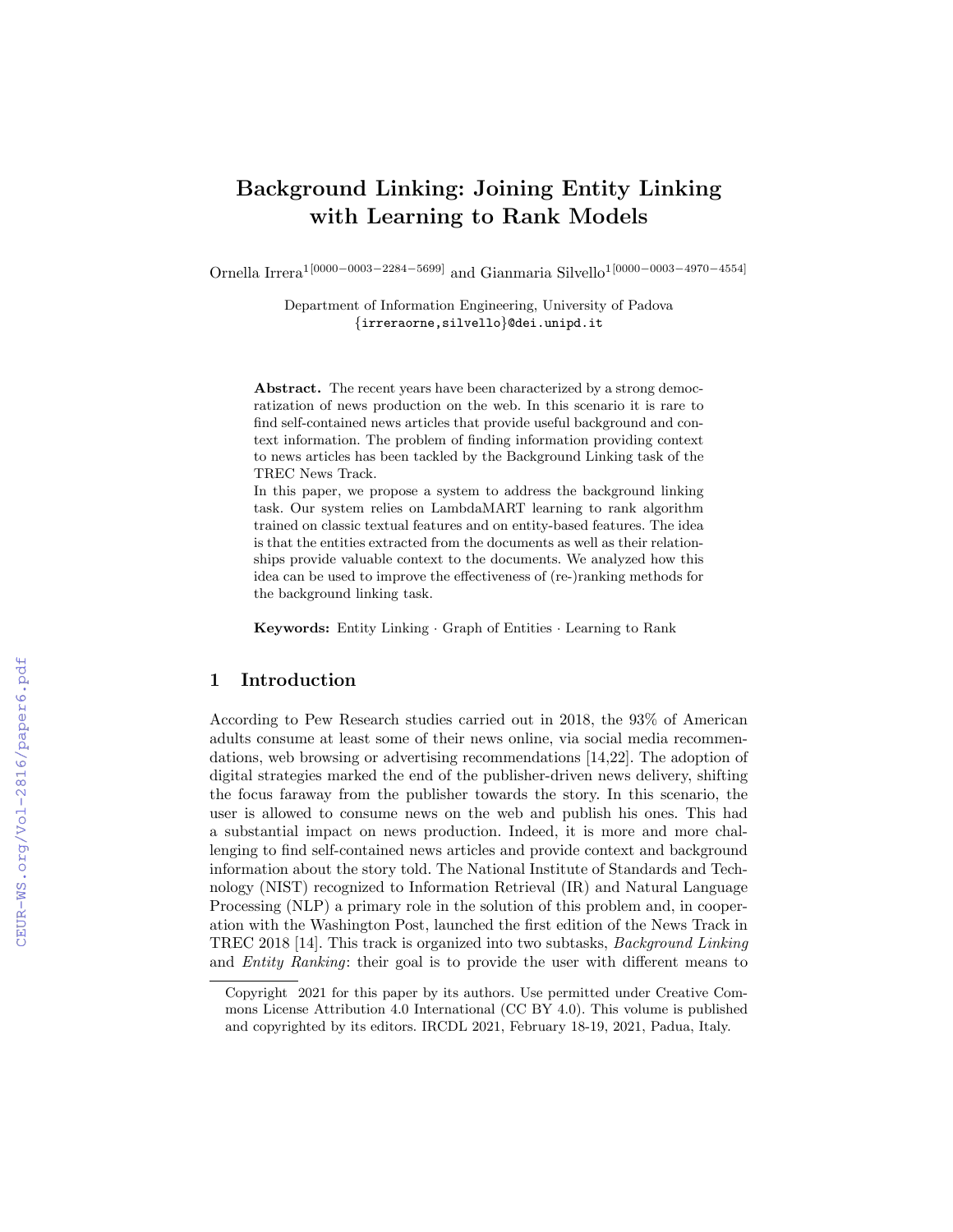understand news articles. The former relies on the construction of a ranked list of articles to provide background information. The latter exploits, as a means of contextualization, a ranking of named entities mentioned in the article the user is reading.

In this paper, we present an IR system based on Learning to Rank methods to improve the ranking of documents for the Background Linking task context.

In the literature, several solutions were proposed to address this task. Most of them treat background linking as an *ad hoc search* task and rely on approaches based on keyword extraction [2,15,26]. Other methods instead, leverage on entities to identify documents' topics [16,17]. In the 2019 edition of the TREC Background Linking task instead, many participants exploited machine learning methods [7], with a particular focus on learning to rank approaches [5,20].

We propose a retrieval system that relies on LambdaMART learning to rank algorithm [3] and the classic BM25 model [21] to rank background articles. In particular, we focus on the creation of feature vectors to be fed to learning to rank methods such as LambdaMART; indeed, we combine features extracted from two different representations of the same document: the unstructured textual representation and a graph-based one. We consider a graph of entities extracted from the textual documents and then linked to Wikipedia articles. In this paper, we analyze advantages and limits of entity-based features in learning to rank approaches and we discuss how they can be employed to improve the final document ranking for the background linking task.

The rest of the article is organized as follows: in Section 2 we provide some background and related work, in Section 3 we describe the key components of the proposed solution and in Section 4 we present a use case. Section 5 describes the experimental setup and Section 6 reports about the evaluation results.

## 2 Background

The TREC News Track aims to study how to provide contextual information to users while reading news articles. To this end, two tasks are defined: *Entity Ranking* and *Background Linking*. *Background Linking Task* concerns the development of systems able to help users contextualize news articles as they are reading them. Formally, given a source article (i.e., the query), the system should retrieve a list of articles providing relevant background and context information related to the source [14].

The reference collection for this task is the Washington Post Corpus ver.2.<sup>1</sup> This collection contains about 590,000 news articles and blog posts published from 2012 to 2017 by the Washington Post<sup>2</sup>. Each document is characterized by a list of fields such as *id, author, article URL, date of publication, title*. The main content is organized in one or more paragraphs; they may include HTML tags, images and videos. Fifty topics have been provided for this task; each of them is identified by a *number* and by the *id* and the *URL* to the topic's source document

<sup>&</sup>lt;sup>1</sup> https://trec.nist.gov/data/wapost/

<sup>2</sup> https://www.washingtonpost.com/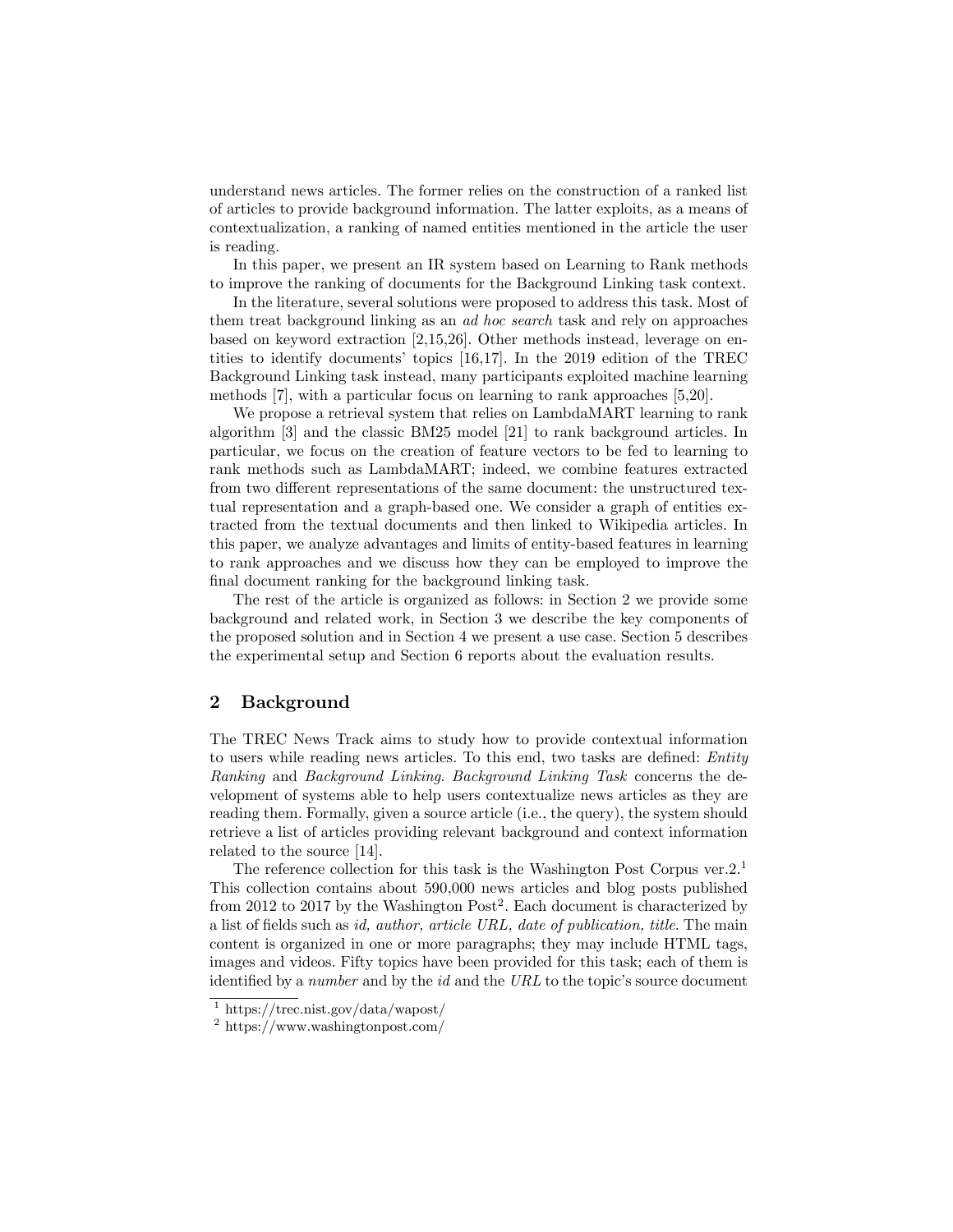

Fig. 1: Representation of the main phases composing the proposed solution. Green rectangles show the six phases, while the blue ones show the output of each phase.

(or *query*). Graded relevance judgments are ranging from 0 (not relevant) to 4 (recommended article).

In the proposed solution, we leverage document graph representation based on the entities and their relationships that we automatically extract from the documents. In the literature, several approaches take advantage of entity-oriented representations. Xiong et al. in [24,25] propose a Bag-of-Entities (BoE) model where each document is represented as a bag-of-entities constructed via entity linking. The ranking of documents is generated, considering the overlapping entities between each document and the query. A similar approach is [11] that describes a learning to rank approach where the training is based both on Bagof-Words (BoW) and BoE features. The experimental evaluation showed that the combination of features depending on words and entities improve a BM25 baseline. What makes our retrieval system different from the solutions proposed above, is that we take the separated entities belonging to the BoE constructed via entity linking and we create a graph; this graph is more informative than the classic BoE representation because it includes both the information related to the separated entities and the information carried by their relationships.

## 3 Proposed Solution

The main phases composing the proposed solution are reported in Figure 1. In the following, we describe every single phase.

*Entity Linking.* In this phase, we perform entity recognition on the textual documents to extract a set of mentions to be linked with entities in a knowledge repository  $(KR)$  [1] – i.e., Wikipedia<sup>3</sup> in our case. This process can be called entity *annotation*. This phase's output is a *bag-of-entities* for each document.

*Graph Creation.* This phase takes the bag-of-entities as input and creates an undirected weighted graph, where the nodes are the entities and the edges are based on the *semantic relatedness* between the nodes. The *semantic relatedness* is a measure defined in [23], which exploits the Wikipedia structure to find the

<sup>3</sup> https://www.wikipedia.org/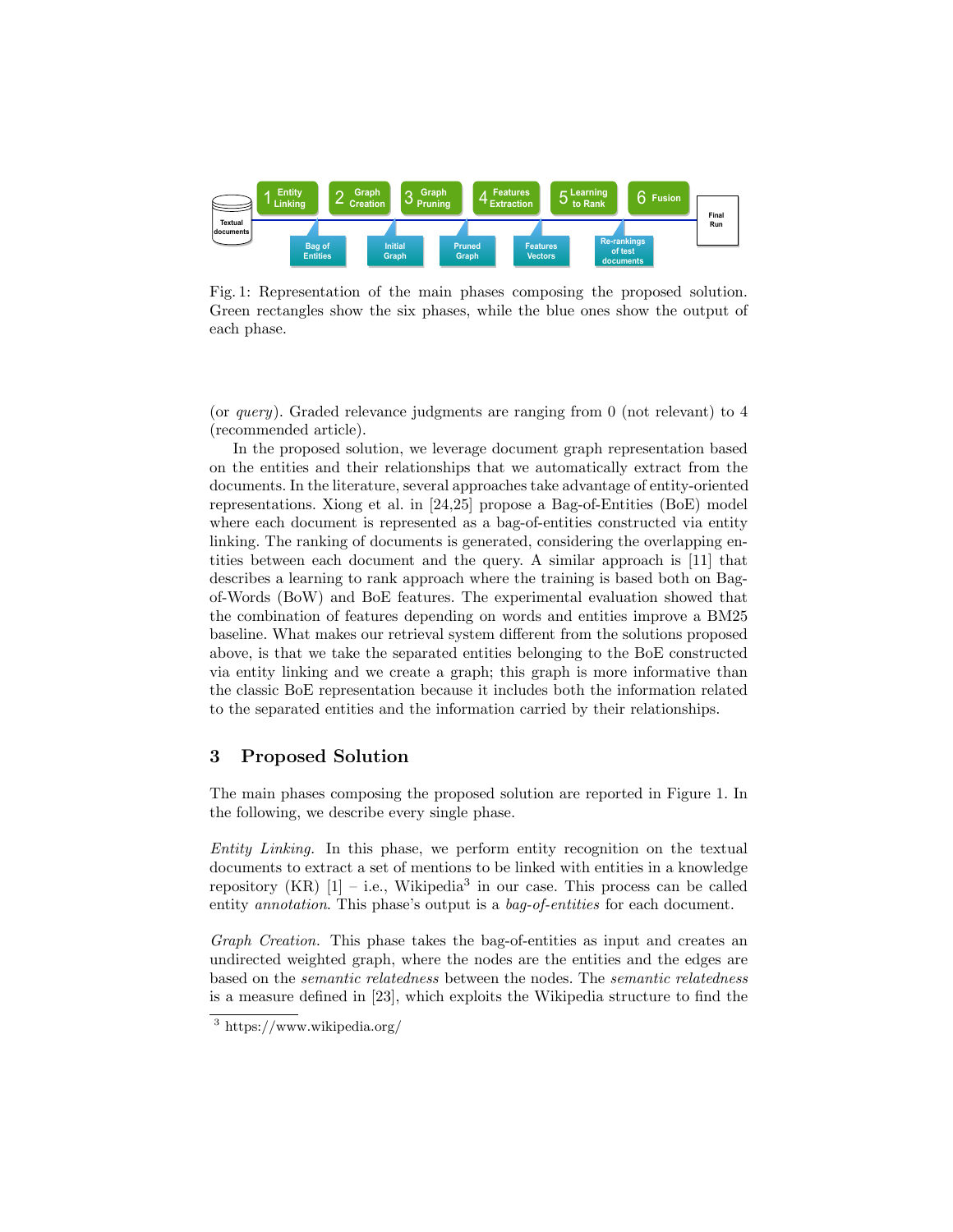relatedness between two entities. Two entities are semantically related if they share a high number of entities linking to them [1]. In our implementation, the entity pairs are connected by an edge whose weight is the numerical value of the semantic relatedness. The output of this phase is a graph with one or more connected components. There could be a strong imbalance between the different components; in fact, one may include the largest part of the nodes, while another contains very few entities. It is common to identify in the largest connected component one or more *communities* – or groups of nodes highly connected within themselves and poorly with the other groups [4].

*Graph Pruning.* In this phase we remove the meaningless entities from the graph. Pruning is based on *components removal*, which keeps only the largest connected component of the graph and *community detection* that detects the largest community, where the most representative entities usually are. To this end, we rely on the Girvan-Neman algorithm for community detection [10] based on the "edge betweenness", a generalized version of the classic betweenness centrality measure defined in [8]. The edge betweenness of an edge corresponds to the number of shortest paths between every pair of vertices that run along it [10]. Removing some nodes from a graph may cause a loss of information, especially if two large connected components coexist in the same graph (in this case the separation between different components shows that the article discusses two weakly correlated subjects). Since this case is extremely rare, the advantages brought by the pruning phase predominate over the possible loss of information.

*Features Extraction.* This phase is about the definition and extraction of the features representing the documents; there are document-based and query-based features. The two feature sets comprise both textual and entity-based graph features. Since the overall goal of the implementation consists in studying the impact of the graphs of entities in the learning process, the core of this phase lays in the extraction of the entity-based graph features. The query graph-based features are the most informative about the relevance of a document because they reflect the similarities between the document graph and the query one. This is why the largest part of the extracted features belong to this type. An example of query graph-based features is the semantic relatedness [23] between the most central node of each graph, where the centrality measure considered is the betweenness centrality [8]. High values highlight the correlation between the document graph and the query one. The features computed independently of the query graph, instead, are topological properties of the document graph. This type of features is less informative than the previous one because it does not highlight any relation of the document with the query; however properties such as the node connectivity and the node's degree revealed their usefulness in relevance identification. Only few features belong to the textual-based type, and most of them depend on the query article. Some examples of query-based textual features are the BM25 score and the Term Frequency (TF), while the document's length and the number of paragraphs are document-based textual features. In Table 1 it is presented an overview of the number of features extracted from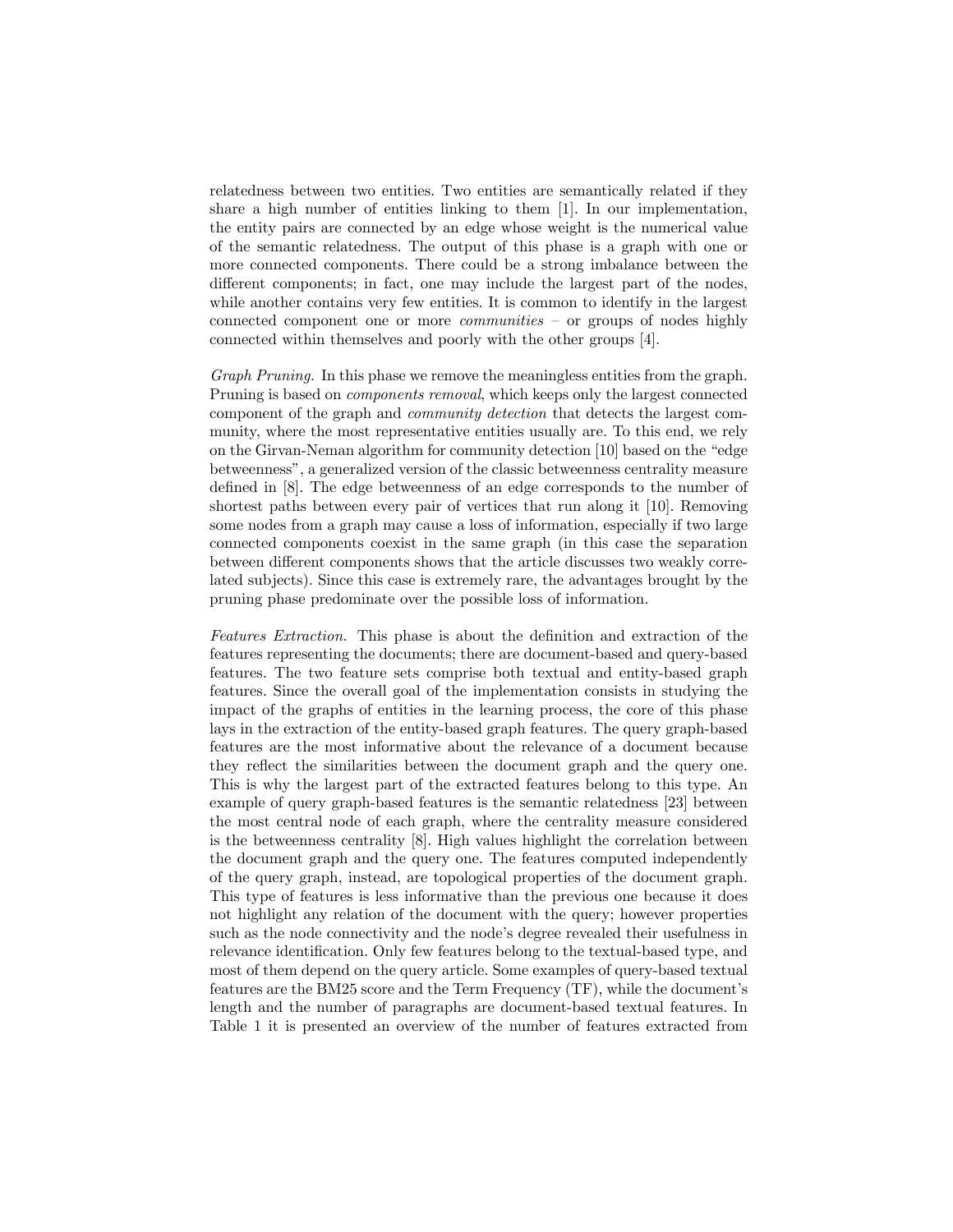Table 1: Overview of the features extracted.

| Type                        | Subtype              | $\#$ of features | Total        |  |
|-----------------------------|----------------------|------------------|--------------|--|
| Textual-based features      | Document-based       |                  |              |  |
|                             | Query-based          |                  |              |  |
| Entity-based graph features | Document graph-based |                  | $55^{\circ}$ |  |
|                             | Query graph-based    | 43               |              |  |

each document's representation. For each document it is finally created a feature vector. These vectors are required to perform learning to rank tasks.

*Learning to Rank.* We employ LambdaMART because it is one of the best performing learning to rank methods [3] in the literature. LambdaMART is a list-wise approach based on Multiple Additive Regression Trees (MART) [9]. LambdaMART is trained to automatically construct a set of ranking models. The ranking models trained on different sets of hyper-parameters are tested on the test set containing a new list of queries; the documents in the test set are ranked on the base of the new scores assigned by the models. The output of this phase is the set of final runs, one for each model.

*Fusion.* In this phase we experiment the fusion of multiple system's runs to analyze whether an increase in the number of merged runs corresponds to an effectiveness improvement. Each run provided by the learning to rank phase contains the same set of documents ranked differently. In order to create the fusion runs we employ *combSUM* method [18]: the new final score of a document corresponds to the sum of the scores that document obtained in each individual run. The documents are finally re-ranked according to their new scores.

#### 4 Use case

To better illustrate how a graph of entities is created starting from a textual article, we employ a small portion of an article<sup>4</sup> about tropical storms.

*Entity Linking.* The mentions are detected and linked to Wikipedia entities. Below, we report the textual fragment where the mentions are marked in boldface.

Super Typhoon Vongfong explodes becomes most intense storm on Earth in 2014. Super Typhoon Vongfong has rapidly intensified over the past 24 hours from the equivalent of a category two hurricane to a monster typhoon [...]

<sup>4</sup> Article available at: https://www.washingtonpost.com/news/capital-weathergang/wp/2014/10/07/super-typhoon-vongfong-explodes-becomes-most-intensestorm-on-earth-in-2014/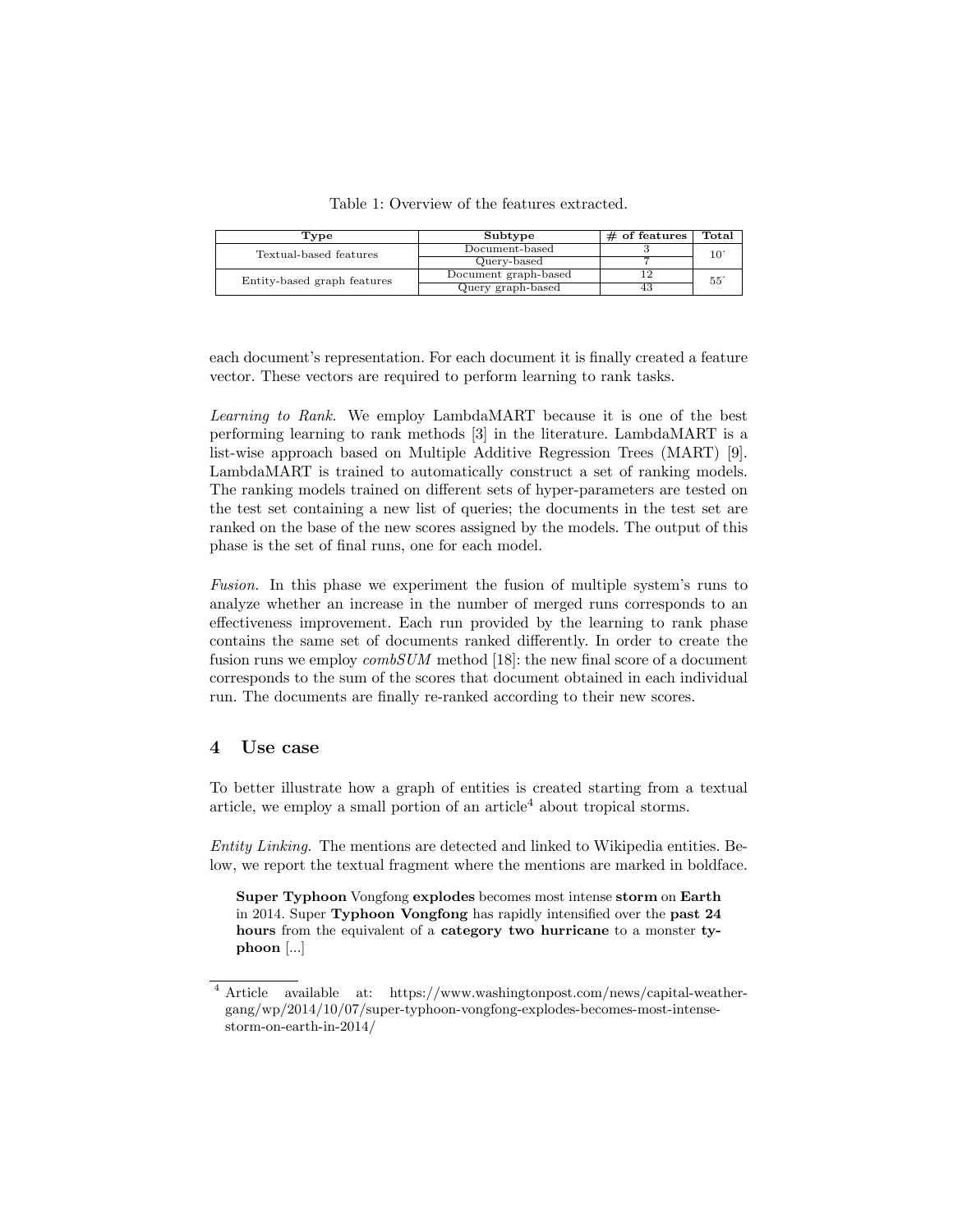

Fig. 2: An example of entity graph. In red the nodes and edges removed after the graph pruning phase.

In Table 2 we report the mentions and their linked entities. Giving a first look to the mention-entity associations, the largest part of entities are coherent with the tropical storms except for *past tense* and *24-hour clock* which are very general or out of context.

|  |  | Table 2: Mention - Wikipedia entity associations |
|--|--|--------------------------------------------------|
|  |  |                                                  |

| Mention                | Wikipedia entity                   |
|------------------------|------------------------------------|
| Super Typhoon          | Tropical cyclone scales            |
| explodes               | Explosion                          |
| storm                  | Storm                              |
| Earth                  | Earth                              |
| Typhoon Vongfong       | Typhoon Vongfong (2014)            |
| past                   | Past tense                         |
| 24 hours               | 24-hour clock                      |
| category two hurricane | SaffirSimpson hurricane wind scale |
| typhoon                | Tropical cyclone                   |

*Graph Creation.* The extracted entities are the nodes of the graph, while the edges are based on the semantic relatedness between the nodes. In Figure 2 we show the resulting graph. The two connected components are highly unbalanced because a component includes the largest part of entities while the second has only two entities. In the largest connected component lie the most meaningful entities, while the smallest one contains the two out of context entities, *past tense* and *24-hour clock*.

*Graph Pruning.* Starting from the graph in Figure 2, we firstly remove the smallest connected component (right part in red). Then, we run the Girvan-Newman algorithm that removes the *Earth* and *Explosion* entities. These entities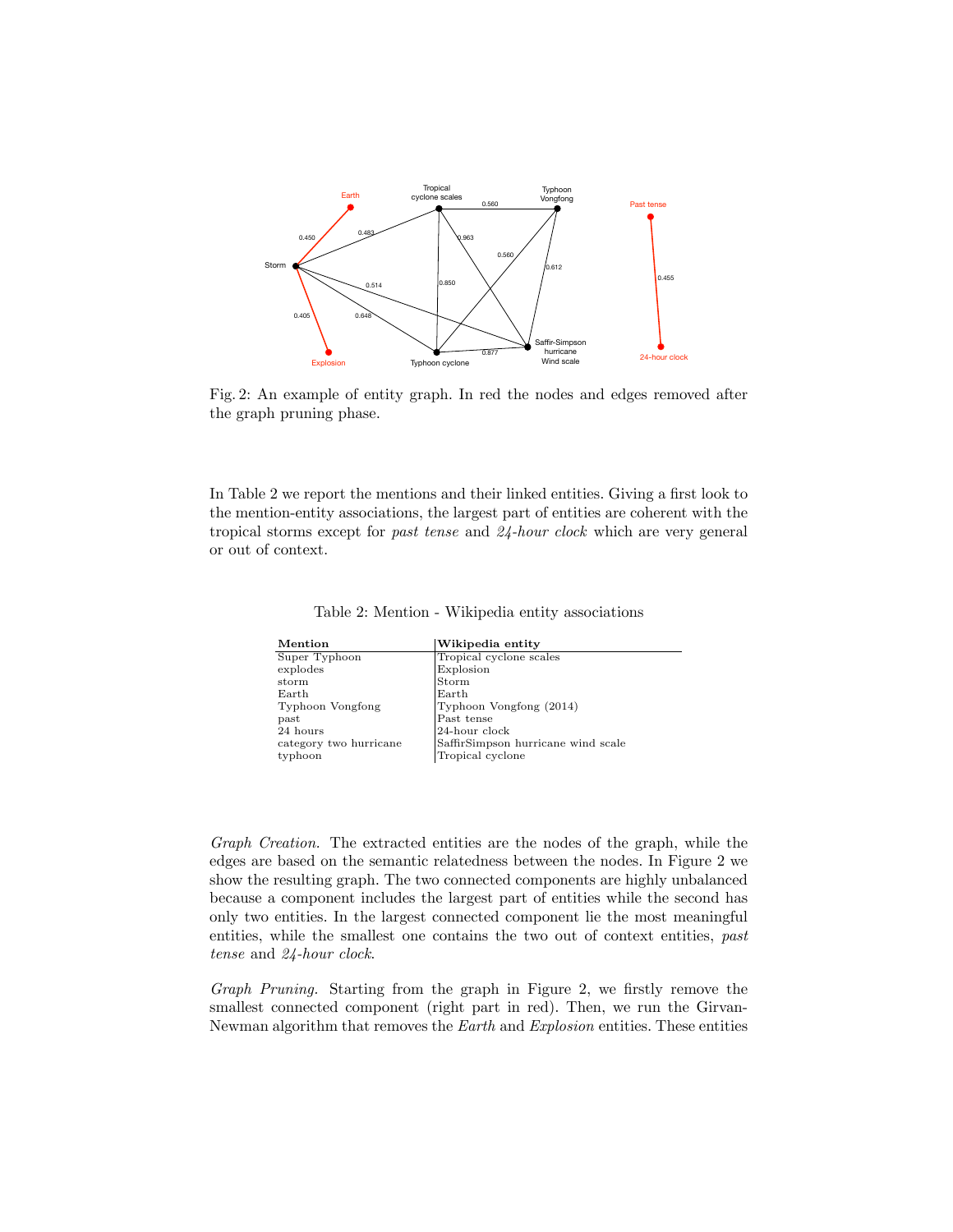are discarded because they have degree equal to one and they do not belong to the largest community. Nonetheless, if we consider these entities in the context of tropical storms, they do not bring any contribution for context identification, hence their removal increases the coherence of the graph with respect the topic.

## 5 Experimental Setup

In this section, we describe the experimental setup. In particular, we discuss some technical details, and we illustrate the tools used to implement each phase of the proposed solution.

*Preprocessing.* We preprocessed the Washington Post Corpus to remove from each article all the fields without informative content. Then we indexed the collection with Apache  $S\ddot{\mathrm{ol}}r^5$ , an open-source search library based on Apache Lucene set with the default English tokenizer, the English stop-words list and no stemmer. Once indexed the collection, we used the default BM25 in Solr to construct an initial ranking of 100 documents per topic: our baseline.

*Entity Linking and Graph creation.* Since it was unfeasible to analyze the entire collection of documents in order to choose the most effective settings' apporach, we relied on a sample of thirty documents, both relevant and not relevant, and we considered the setting the most effective on this sample. The linking system we adopted is TagMe [6], in particular, we performed article annotation via the TagMe RESTful API, setting a confidence score  $\rho = 0.1$ . This parameter is a threshold imposed to discard non-meaningful entities [13]: the lower this parameter is, the more entities are recognized. For each article, we linked at most thirty entities leading to graphs with at most thirty nodes. To create graphs as consistent as possible with the original textual article, we set a threshold equal to 0*.*4 on the value of semantic relatedness. Specifically, if two entities have a semantic relatedness higher (or equivalent) than 0.4, an edge between them is created. This threshold allowed us to obtain graphs subdivided into connected components: such a structure highlights the distinction between meaningful and non-meaningful entities. Pruning is performed only if the graph contains at least ten nodes: if it does not, pruning will lead to a graph unable to represent the original document correctly. To perform graph creation and pruning, we relied on NetworkX Python library [12].

*Features Extraction.* To extract the set of textual-based features from each document, we exploited Scikit-learn [19], a Python library that provides the implementation of measures like the TF and the Inverse Document Frequency (IDF). For the extraction of the entity-based graph features, both document-based and query-based, we exploited the NetworkX Python library [12]. We created for each document a feature vector containing the following elements: the relevance

<sup>5</sup> https://lucene.apache.org/solr/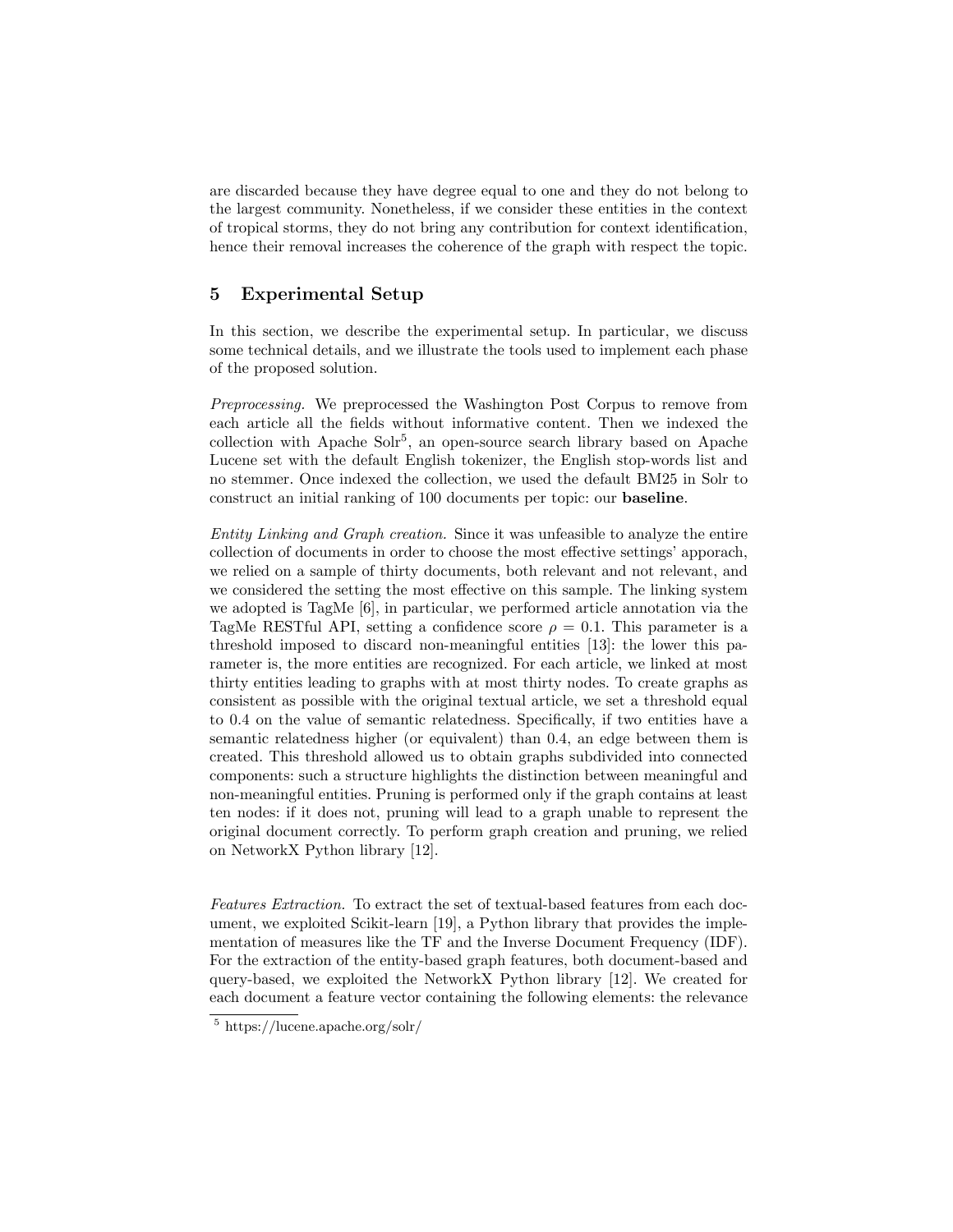| Set      | Track                                      | Collection                         | <b>Topics</b> | $#$ of<br>Vectors | Total |  |
|----------|--------------------------------------------|------------------------------------|---------------|-------------------|-------|--|
| Training | News Track 2019 Background<br>Linking task | Washington Post<br>Corpus vs2      | 57            | 8127              | 20863 |  |
| set      | Common Core Track 2017                     | New York Times<br>Annotated Corpus | 44            | 12736             |       |  |
| Test set | News Track 2018 Background<br>Linking task | Washington Post<br>Corpus vs2      | 50            | 5000              | 5000  |  |

Table 3: Overview of training and test sets.

judgment of the document, the id of the query, the features extracted and the id of the document.

*Learning to Rank.* We relied on the implementation of LambdaMART provided by RankLib<sup>6</sup>, a library of learning to rank algorithms developed by the Lemur Project. We performed manual tuning, which allowed us to understand the best combinations of hyperparameters and analyze how each parameter interferes with the others. Table 3 summarizes the main features related to the training and test sets involved in our implementation. The test set comprises the vector representation of the documents belonging to the baseline. The training set, instead, combines two sets of topics belonging to different TREC tracks. We remark that even if both the training and test sets contain documents belonging to the Washington Post Corpus, they rely on disjointed sets of topics. Performing training depending on two different collections of documents allowed us to enrich the training set but, at the same time, it made our system suffer from the limitations induced by the *transfer learning*. In particular, what influenced our system the most was the lack of consistency between the relevance grades provided for the two tracks; indeed, we had to map the five possible relevance grades offered for the Background Linking task to the three grades provided for the Common Core Track of TREC 2017. The training set was finally split to derive a validation set. We trained the algorithm by choosing more than 200 different combinations of hyperparameters, and we selected the seventy models which maximized the nDCG@5 effectiveness on the validation set, and, at the same time, which were far from overfitting or underfitting conditions. In Table 4, the values of the five most effective models' hyperparameters are described. We tested the seventy ranking models on the test set, and we obtained seventy final runs: each one contains a different re-ranking of the baseline documents.

*Fusion.* To perform fusion we considered the ten most effective models and the related final runs. We fused  $k$  (with  $k = \{2, 3, 5, 7, 10\}$ ) runs, and, for each  $k$ , we collected  $\binom{10}{k}$  runs – i.e. all the possible combinations of *k* distinct runs taken from a set of ten runs.

 $6 \text{ https://sourceforge.net/p/lemur/wiki/RankLib/}$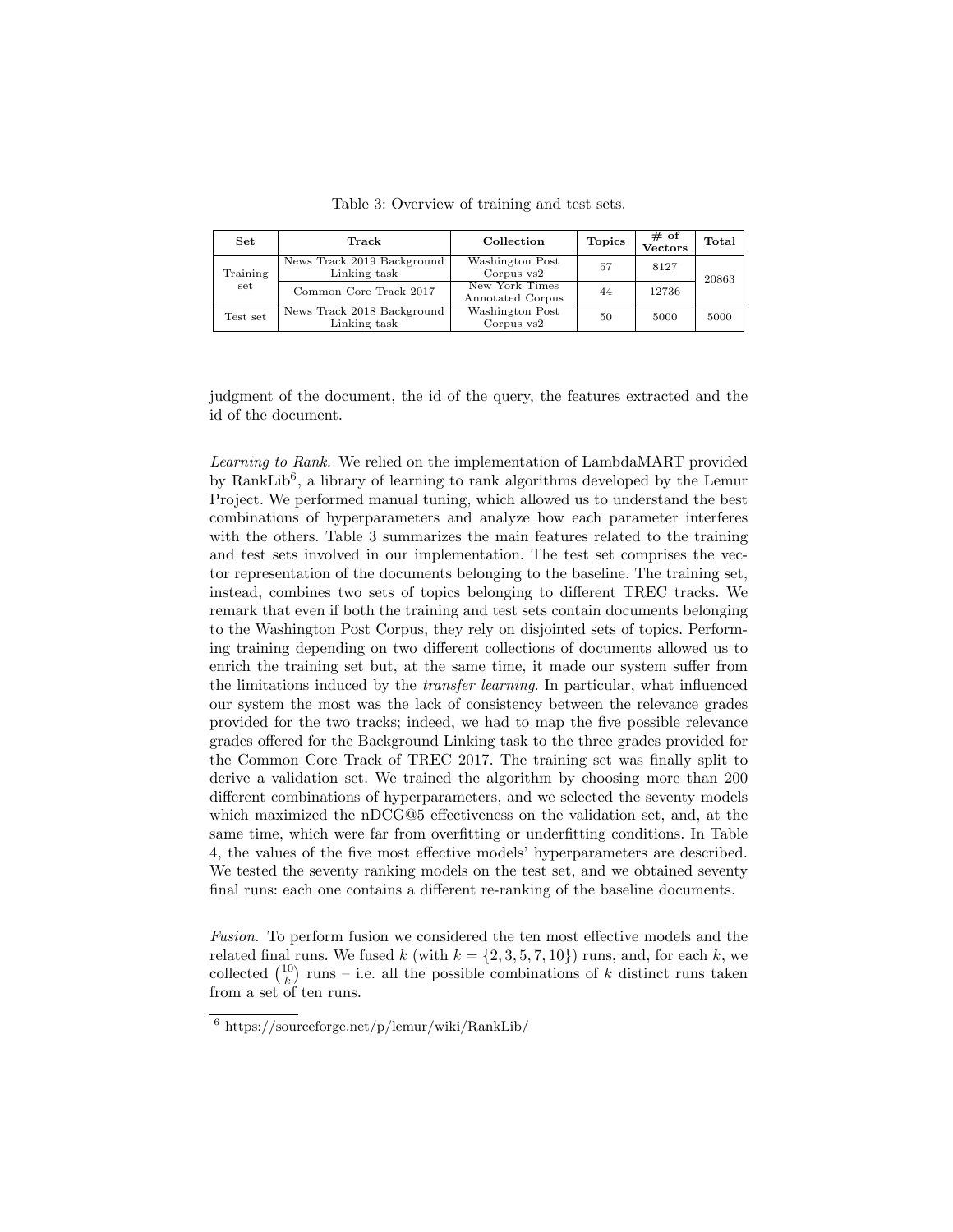Table 4: Hyperparameters' combinations of the six best models. In bold text we marked the combination related to the model whose nDCG@5 was the highest.

| <b>Trees</b> | Leaves |      | Shrinkage   Threshold candidates |
|--------------|--------|------|----------------------------------|
| 600          |        | 0.08 | all                              |
| 1000         |        | 0.06 | 256                              |
| 2000         | 5      | 0.05 | all                              |
| 2000         |        | 0.03 | 256                              |
| 2500         | 5      | 0.01 | all                              |
| 2500         |        | 0.01 | 256                              |

*Evaluation and metrics.* Coherently with the guidelines of the task [14], we considered nDCG@5 as primary measure of effectiveness and we tested the system's performances also in terms of nDCG@1, nDCG@10, nDCG@100, Precision at Cut-off 1 (P@1) and reciprocal rank (recip rank). We analyzed two types of runs: (1) the *individual run*, intended as the re-ranking produced by each one of the seventy LambdaMART's models, and (2) the *fused run*, intended as the result of the fusion of *k* individual runs belonging to the set of ten runs dedicated to the fusion approach. We used trec\_eval<sup>7</sup> tool to evaluate the set of seventy individual runs and the five sets of fused runs (one set of fused runs for each *k*); for each set we selected the run with the highest nDCG@5, obtaining in total six selected runs.

## 6 Evaluation and results

In this section we describe the results obtained by our system. We assess the retrieval effectiveness from both a *quantitative* and a *qualitative* viewpoint.

#### 6.1 Quantitative evaluation

The quantitative evaluation has the intent to describe how our system performs on average. To this end, in Table 5 and Table 6 we illustrate the average results of the six selected runs and the baseline. We indicated the baseline as *BM25*, the best individual run as *best run* and the five best runs obtained with the fusion approach as *fus* followed by the number of runs fused. The top scores of each evaluation measure are highlighted in boldface.

In Table 5 we describe the performances of our system in terms of reciprocal rank, P@1 and nDCG@1: these metrics evaluate the effectiveness of one document per topic in a run. Our goal is to evaluate if our system can correctly recognize a relevant document and place it in the ranking's highest positions. In general, all the generated runs show effectiveness slightly higher than the baseline both for reciprocal rank and nDCG@1. In P@1 instead, three runs equalled

<sup>7</sup> https://trec.nist.gov/trec eval/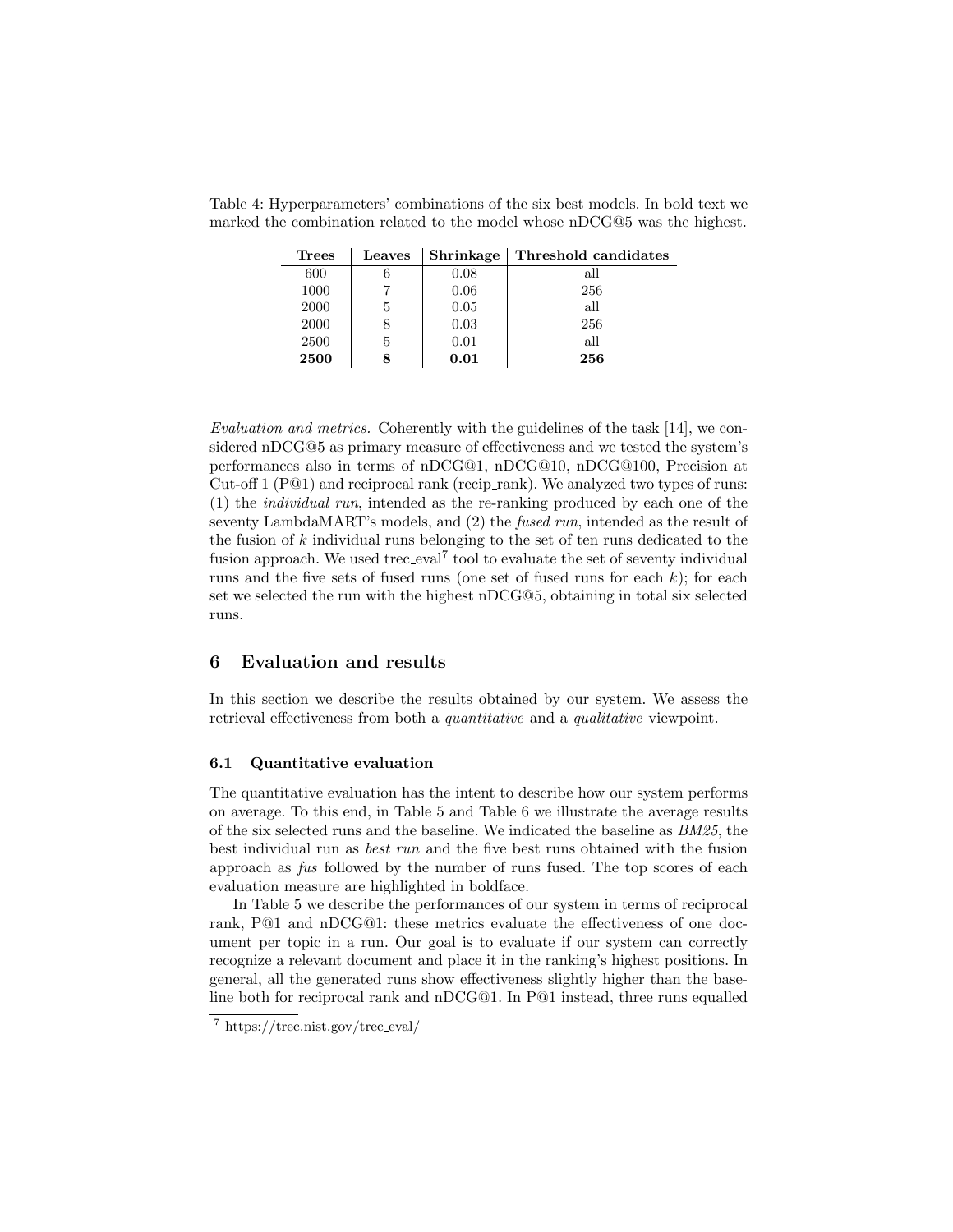Table 5: Evaluation results of one document per topic.

|                   | recip_rank | P@1    | nDCG@1 |
|-------------------|------------|--------|--------|
| best run          | 0.8128     | 0.7400 | 0.4150 |
| fus2              | 0.8269     | 0.7400 | 0.3825 |
| fus3              | 0.8378     | 0.7600 | 0.4100 |
| fus5              | 0.8473     | 0.7800 | 0.4100 |
| $f_{\rm 11S}$ 7   | 0.8373     | 0.7600 | 0.4150 |
| f <sub>us10</sub> | 0.8240     | 0.7400 | 0.3950 |
| <b>BM25</b>       | 0.7951     | 0.7400 | 0.3525 |

Table 6: Evaluation results at different cut-offs.

|                  | nDCG@5 |        | nDCG@10 nDCG@100 |
|------------------|--------|--------|------------------|
| best run         | 0.4090 | 0.4055 | 0.4589           |
| $f_{11S}2$       | 0.4168 | 0.4100 | 0.4601           |
| f <sub>11S</sub> | 0.4166 | 0.4106 | 0.4635           |
| fus5             | 0.4129 | 0.4131 | 0.4646           |
| $f_{\rm 11S}$ 7  | 0.4139 | 0.4038 | 0.4636           |
| fus10            | 0.4017 | 0.4077 | 0.4602           |
| <b>BM25</b>      | 0.4097 | 0.4233 | 0.4659           |

the baseline (*best run, fus2* and *fus10* ) and three runs reported greater values (*fus3, fus5* and *fus7* ). The most effective run is *fus5*, obtained fusing five individual runs. It maximizes both reciprocal rank and P@1 evaluation measures. *best run* and *fus7* instead, maximize the nDCG@1. Observing the reported results, we can notice that increasing the number of runs fused does not necessarily correspond to an effectiveness improvement. The effectiveness of *fus5* and *fus7* runs in fact, is usually higher than the effectiveness of *fus2*, *fus3* and *fus10* : this indicates that the fusion can improve the performances until a certain number of runs fused, after that, the fusion becomes disadvantageous and the effectiveness decreases. This is proved by *fus10* which is the least effective run among the five fused runs. This behavior is verified in all the measures proposed in Table 5.

Table 6 reports the effectiveness of the proposed runs at different ranking depths. This analysis considers the nDCG evaluation measure at different cutoffs: 5, 10 and 100 (in this case, it is evaluated the entire ranking associated with each topic). In this analysis, we study our system's ability to produce effective rankings. In particular, we are interested in how the effectiveness varies, increasing the cut-off. The results reported in terms of nDCG@5 highlight that the *fus2, fus3, fus5* and *fus7* runs have performances slightly above those of the baseline, while the *best run* approximates it very well. The least effective run in nDCG@5 is the *fus10* which achieves the lowest result. If we consider more than five documents in the ranking, the BM25 model always reports the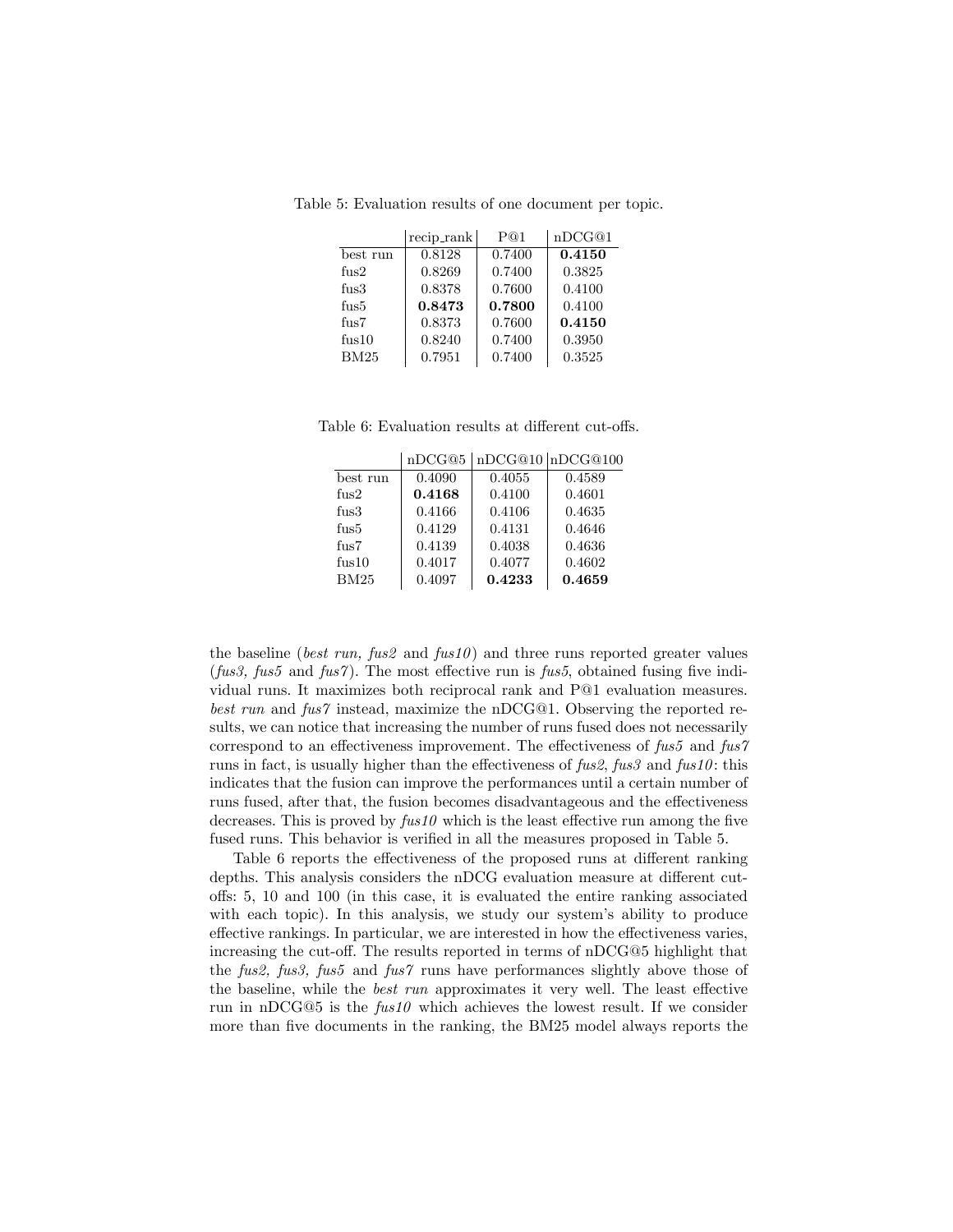

Fig. 3: This histogram represents the nDCG@5 effectiveness of the *best run* compared to the nDCG@5 of the baseline. Each column represents a topic and the column's height is found computing the difference between the nDCG@5 of the *best run* and the nDCG@5 of the baseline for that topic.

highest effectiveness. The highest results achieved by our system for  $nDCG@10$ and nDCG@100 are those of *fus5*, while the lowest ones are attributed to the *best run* and *fus10*. As it has been already noticed in Table 5, this revealed that the fusion approach improves the system's effectiveness, but it becomes disadvantageous if more than five runs are fused.

*Discussion* First, our hypothesis that fusing more runs leads to an effectiveness improvement does not seem to be supported. Both in Table 5 and Table 6 the fusion of all the available runs is the least effective run among the six proposed. We also see that there is no correlation between the number of runs fused and the effectiveness improvement. Despite this fact, the fusion approach has been revealed to be useful in our implementation, since among the selected runs, the fused ones achieve the highest results. Moreover, our system and the BM25 model show two opposite behaviors: the more documents we consider in the ranking, the more our system's effectiveness decreases, and vice versa holds for the BM25 model. This contrast between our system and BM25 is primarily caused by the transfer learning. In fact, the effectiveness decrease detected after only five documents is strictly related to the inability of our system to distinguish among more than three relevance scores.

#### 6.2 Qualitative evaluation

The qualitative evaluation describes the effectiveness of the particular topics belonging to a run. The histogram shown in Figure 3 describes the difference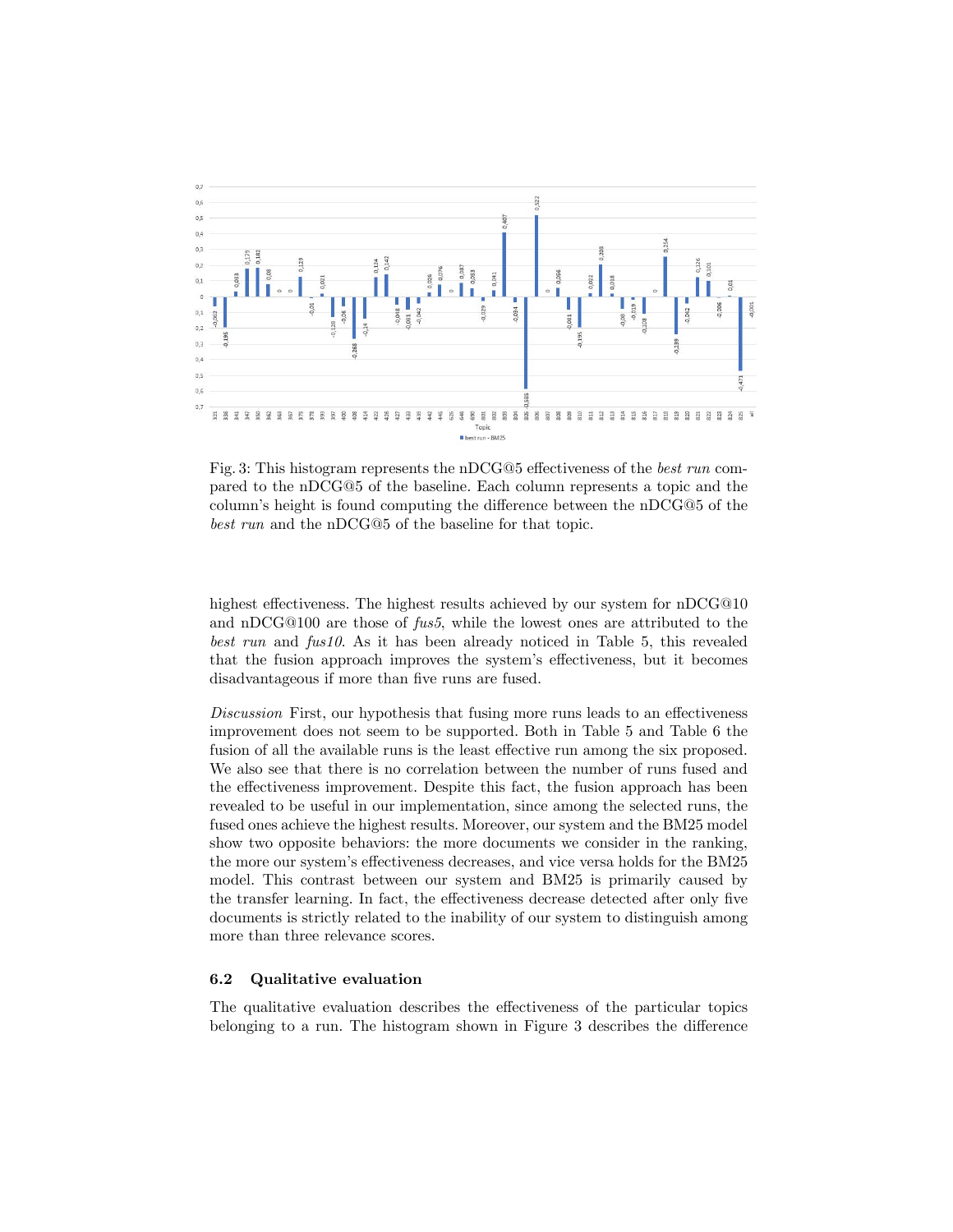between the nDCG@5 score of the *best run* for a given topic and that one of the baseline. In particular, all the columns above the abscissa identify the topics where our system prevails over the baseline. Vice versa holds for the columns below the abscissa. It is possible to notice an equivalent number of topics laying above and below the abscissa; this means that the effectiveness improvement brought by the topics where our system prevails over the baseline is perfectly balanced by the effectiveness decrease caused by the topics where BM25 prevails over our system. This is the reason why, in the quantitative analysis, the nDCG@5 of the *best run* (0.4090) approximated the one of the baseline (0.4097). We conducted an analysis focused on the rankings associated with the best and the worst performing topics of the *best run* – this study aimed at finding a correlation between the documents' feature vectors and our system's effectiveness. The most compelling topics report in the first positions of their rankings documents whose relevance is identifiable both in the textual-based and in the entity-based graph features. This proves that relying on features that leverage the classic textual representation and the graph of entities can lead to an effectiveness improvement. Analyzing the rankings associated with the topics where the BM25 prevails, we identified three main reasons for our system's poor effectiveness in some topics. These are:

- The transfer learning: it prevented some topics from reaching a high level of effectiveness.
- The graphs of entities: the documents may not present well-formed graphs; in this case, the learner attributes a score on the basis of the textual features only. This happens when the original article has not enough textual content to construct a consistent graph.
- Errors in learning phase: this condition depends on the features in the vectors; we experimented that the value of a single feature may influence the entire ranking of a topic.

These conditions are unavoidable, and they represent the cases in which it is convenient to use the BM25 model.

## 7 Conclusions

This article presented a solution for the background linking task relying on LambdaMART to obtain a list of background articles. We leveraged the document's textual and graph representations to extract a set of features used to perform training. Our goal was to study whether the combination of features belonging to different document representations can improve the system's effectiveness; in particular, we were interested in exploring the impact related to the graphs of entities-based features. The analysis conducted on the single topics highlighted that there is a set of topics where our system outperformed the BM25 model. In these cases, the graphs of entities played a crucial role because the combination of textual-based features and graph-based ones allowed for an effectiveness improvement. This implied that our initial hypothesis is confirmed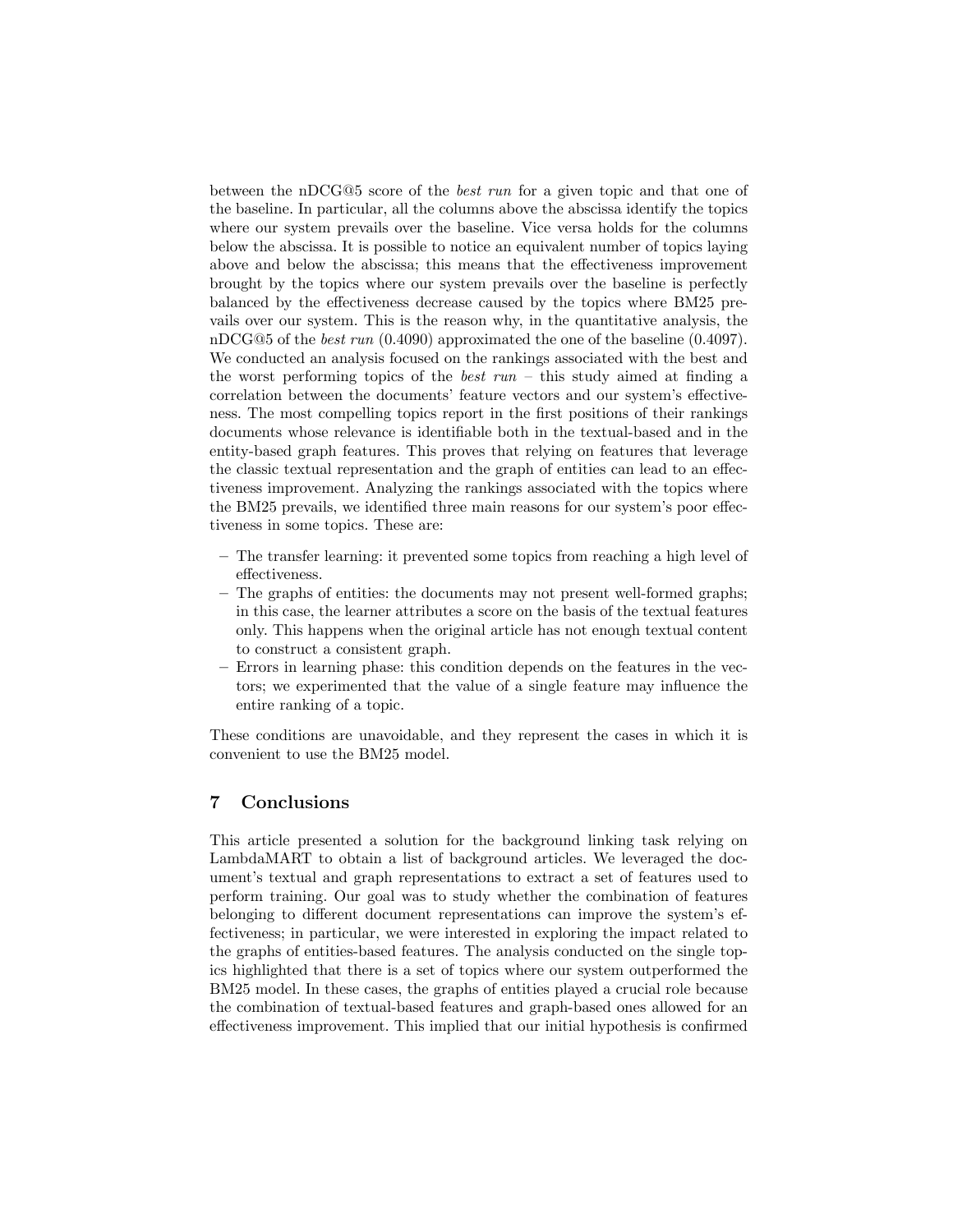for this first set of topics. However, there was an equivalent number of topics where our system was not highly effective. Transfer learning has a high impact on negative performances. The balance between the effective and ineffective topics explained the similarity between the average nDCG@5 values obtained by our system and by the baseline. We finally introduced the fusion approach as a means to improve the overall effectiveness of our system. The results showed that, contrary to our initial belief, fusing too many runs makes the performances decrease; in particular, the optimal number of runs to merge, in the tested context, is five.

#### References

- 1. Balog, K.: Entity-oriented search. Springer Nature (2018)
- 2. Bimantara, A., Blau, M., Engelhardt, K., Gerwert, J., Gottschalk, T., Lukosz, P., Piri, S., Shaft, N.S., Berberich, K.: htw saar@ trec 2018 news track. In: TREC (2018)
- 3. Burges, C.J.: From ranknet to lambdarank to lambdamart: An overview. Learning 11(23-581), 81 (2010)
- 4. Despalatović, L., Vojković, T., Vukicevic, D.: Community structure in networks: Girvan-newman algorithm improvement. In: 2014 37th international convention on information and communication technology, electronics and microelectronics (MIPRO). pp. 997–1002. IEEE (2014)
- 5. Ding, Y., Lian, X., Zhou, H., Liu, Z., Ding, H., Hou, Z.: Ictnet at trec 2019 news track. In: TREC (2019)
- 6. Ferragina, P., Scaiella, U.: Fast and accurate annotation of short texts with wikipedia pages. IEEE software  $29(1)$ , 70–75 (2011)
- 7. Foley, J., Montoly, A., Pena, M.: Smith at trec2019: Learning to rank background articles with poetry categories and keyphrase extraction. In: TREC (2019)
- 8. Freeman, L.C.: A set of measures of centrality based on betweenness. Sociometry pp. 35–41 (1977)
- 9. Friedman, J.H., Meulman, J.J.: Multiple additive regression trees with application in epidemiology. Statistics in medicine 22(9), 1365–1381 (2003)
- 10. Girvan, M., Newman, M.E.: Community structure in social and biological networks. Proceedings of the national academy of sciences 99(12), 7821–7826 (2002)
- 11. Gon¸calves, G., Magalh˜aes, J., Xiong, C., Callan, J.: Improving ad hoc retrieval with bag of entities. image 409(68.81), 116 (2018)
- 12. Hagberg, A., Swart, P., S Chult, D.: Exploring network structure, dynamics, and function using networkx. Tech. rep., Los Alamos National Lab.(LANL), Los Alamos, NM (United States) (2008)
- 13. Hasibi, F., Balog, K., Bratsberg, S.E.: On the reproducibility of the tagme entity linking system. In: European Conference on Information Retrieval. pp. 436–449. Springer (2016)
- 14. Huang, S., Soboroff, I., Harman, D.: Trec 2018 news track. NewsIR@ ECIR 2079, 57–59 (2018)
- 15. Lu, K., Fang, H.: Paragraph as lead-finding background documents for news articles. In: TREC (2018)
- 16. Lu, K., Fang, H.: Leveraging entities in background document retrieval for news articles. In: TREC (2019)